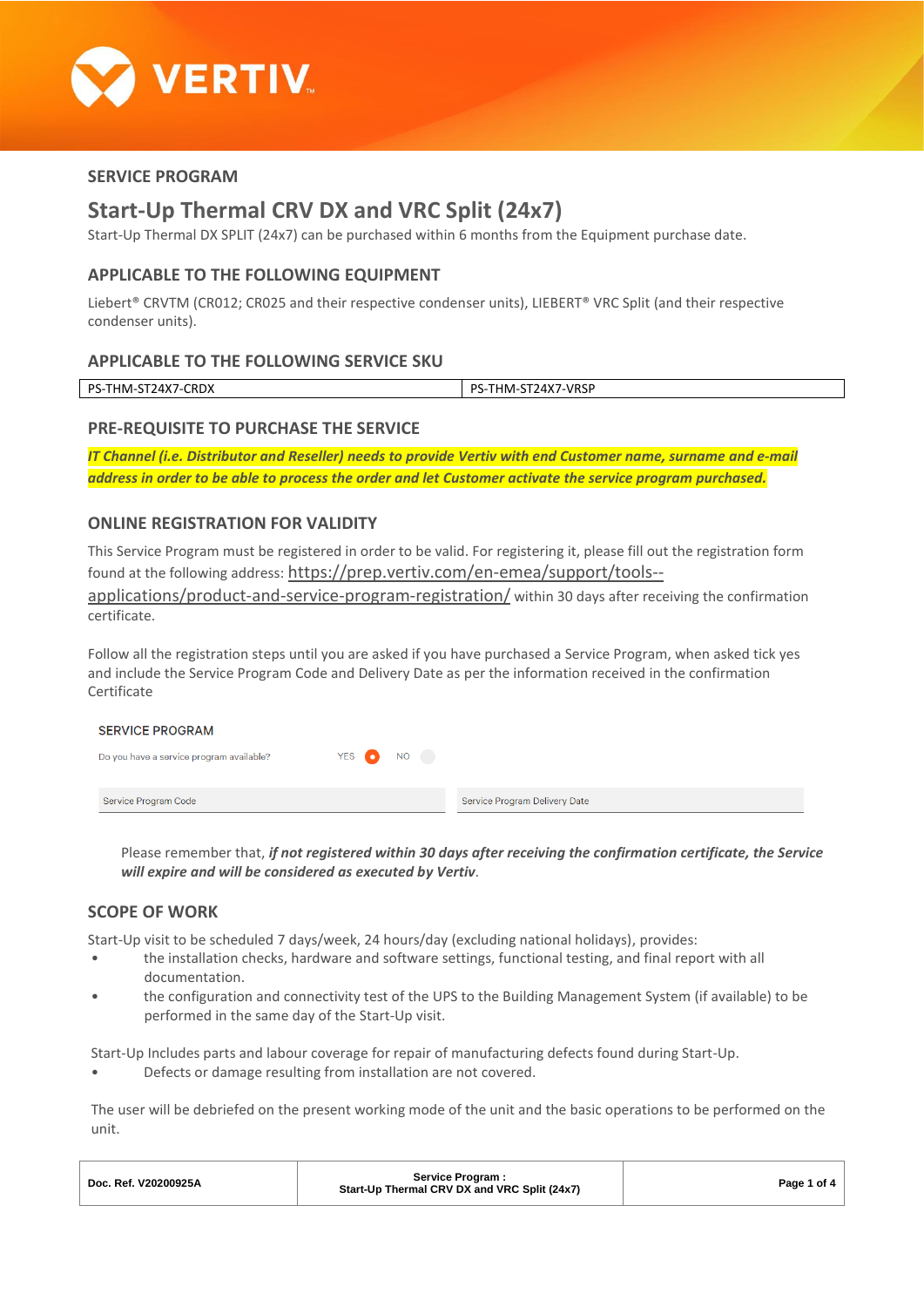

The specific Prerequisite subjects mentioned in the checklist below are the necessary requirements to perform all the activities included in the Scope of Work.

## **DETAILS OF SERVICES:**

The Start-Up visit will include the below-mentioned activities; a report will be handed over to End-Customer upon completion.

## **Start-Up Check List**

#### **Installation and Pre-Power Checks**

- Lock-out and tag-out procedures.
- Check room conditions.
- Visual review of unit installation, refrigerant lines and check positioning of remote condenser unit(s).
- Water cooled condenser check (if applicable).
- Condensate drain check.
- Humidifier drain check (if applicable).
- Check electric power supply lines.
- Set the addresses of the rack temperatures sensors and connect the electrical terminal to the unit (if applicable).
- Connect the electrical cables of the water leakage sensor to the unit.

#### **Start-Up Operation**

- Ensure that mains power supply voltages are within tolerance
- Verify/Set software configuration settings.
- Verify/Set hardware configuration settings (where applicable).
- Remote condenser start-up.
- Unit start-up (with customer approval).
- Circuit/s refrigerant charge completion.
- Verify proper functionality of system components.
- Humidifier proper functionality checks (if applicable).
- Condensate pump check (if applicable).
- Electric heating check (if applicable).
- Supply and return air probes calibration.
- Automatic Transfer Switch test (if applicable).
- Verify proper functionality of the Special Feature Application (where applicable).

#### **BMS connectivity test Check List (if applicable)**

#### **BMS connectivity test**

- Connect communication cables.
- Set the parameters of the unit.
- Perform a connectivity test with the BMS.

#### **Prerequisites**

- The unit must be correctly positioned and levelled on its final working position. The equipment and the area must be clean from dirt and debris.
- Electrical and communication cabling must be completed and correctly secured.
- Power supply to the unit and at least 50% of the nominal thermal load of the equipment must be assured.
- Refrigeration circuits must be already pre-charged at 80% of the calculated value.
- Unit drainpipe must be connected to the building wastewater pipeline.
- Humidifier (if fitted) must be fed by tap water.
- Compressor crankcase heaters must have been preheated for at least 4 hours preceding start up.
- Leak detector and rack temperature sensors must be correctly installed (for what applicable).
- Operating conditions must be agreed and communicated by the customer in advance.
- ATS (automatic transfer switch) correctly connected (if present). Personnel to switch off mains readily available on site.

### **Prerequisites**

- The selected communication method has to be made available in terms of cables, connection lines, addresses routings and access permissions.
- Communication must be available and correct addresses and routings made available.
- Additional communication and alarm test are excluded.

## **Data collection and de-briefing Check List**

| Doc. Ref. V20200925A |  |
|----------------------|--|
|                      |  |

# **Service Program : Start-Up Thermal CRV DX and VRC Split (24x7) Page 2 of 4**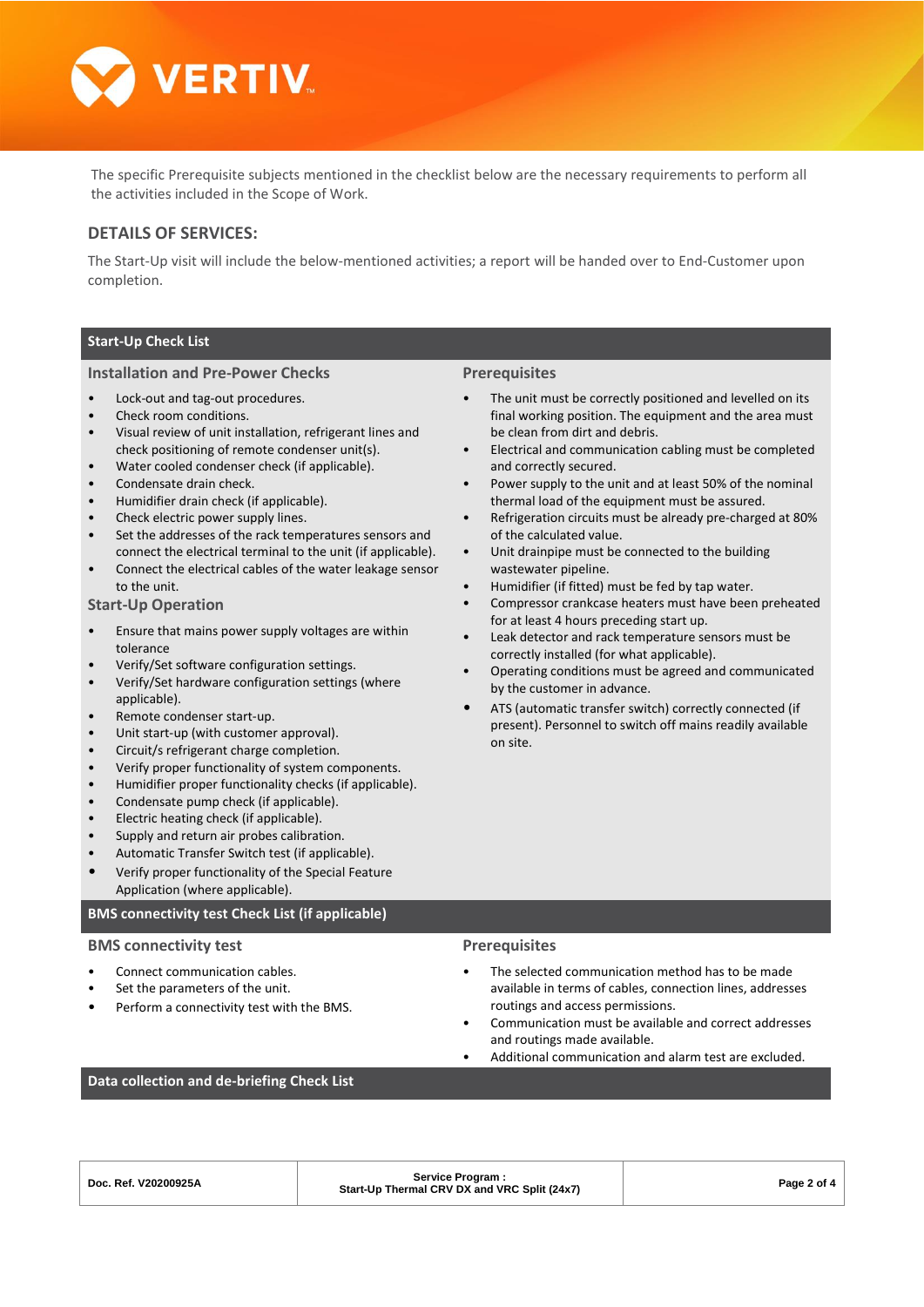

### **Data collection and de-briefing**

- Leave the unit in standard working conditions as per customer request.
- Collect the installation data to monitor the working conditions of the equipment.
- Prepare the start-up report for the user.
- Debrief the user on the task delivered and the status of the system.

## **ASSUMPTIONS & CLARIFICATIONS**

- Start-up expenses incurred due to delays beyond the control of Vertiv will be charged.
- Additional activities not part of this scope of work can be added and quoted separately.

# **END-CUSTOMER DUTIES**

Customer shall provide:

- Complete access to Site and to the Equipment for the purpose of Start Up services.
- Safe working environment including, where appropriate, safety induction procedures.
- A point of contact during time of service.
- A point of contact for receipt of units and components.
- The Equipment shall be already installed in line with manufacturer recommendations.
- Isolation of any water-based fire suppression systems for the duration of site works.

Start Up visit must be requested at least 10 business days in advance of need by contacting the Vertiv™ Customer Service Center at the Toll-free telephone number (where available) 00 800 11554499.

• If for any reason the work cannot be performed during scheduled time, notify Vertiv service personnel 48 hours prior to scheduled event.

Service may require shutdown of load to ensure electrical connection integrity.

Attending staff are not expected to work completely alone, it is expected that site staff will regularly monitor and understand the condition of attending staff if they are attending site as a single engineer.

If Asbestos is present in the building related to the work area of the Equipment and planned works, the attending operatives must be briefed on this by the site staff.

# **EXCLUSIONS**

Parts and Labour coverage for repair and replacement does not extend to any loss or damage due to misuse, accident, abuse, neglect, normal wear and tear, negligence (other than Vendor's), unauthorized modification or alteration, use beyond rated capacity, failure to report a known fault or malfunction in a timely manner, unsuitable power sources or environmental conditions, improper installation, repair, handling, maintenance or application or any other cause not due to the Vendor.

## **ABORTIVE VISITS**

Abortive visits to the Site resulting from inadequate notice, false, unjustified, unauthorized calls, inaccurate instructions, inaccessibility of the Site, unavailability of the Equipment to perform the activities as per the Scope of Work, shall be charged at 50% of the contract value.

## **SUBCONTRACTOR**

The Seller reserves the right to subcontract Services to others.

| Doc. Ref. V20200925A | <b>Service Program:</b><br>Start-Up Thermal CRV DX and VRC Split (24x7) | Page 3 of 4 |
|----------------------|-------------------------------------------------------------------------|-------------|
|                      |                                                                         |             |